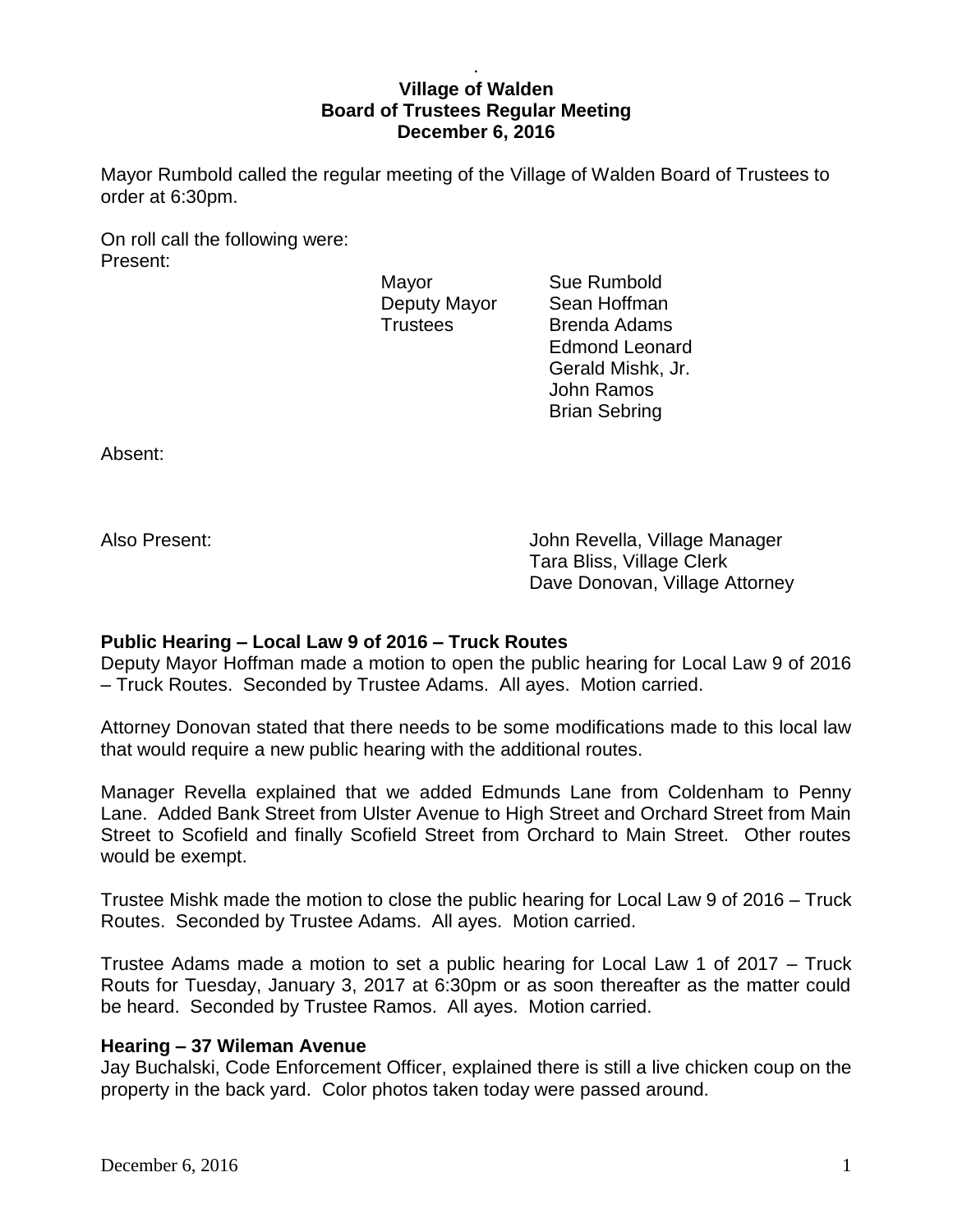Stephanie Uszenski, property owner, explained that it is unclear to her if the issue is with the chickens or the building but the notice referenced the building so she will address that. She received a gift from her husband of an exotic bird aviary from her husband for her parrots, doves, and other caged birds that adjoins one of their outdoor patios. She passed out photos. It has a place for her to sit inside the building and the safest place for her caged birds when they are outdoors is the aviary. It is green and brown and not an eye sore in her opinion as it blends into the trees. We were very proud and excited that the Walden Community Council selected their home for its excellent care and maintenance. The law states that "The following provisions shall apply to all forms of animal husbandry except for animals which are kept as household pets". These are her household pets. We also have dogs that have a kennel on the left side of their main patio. In the winter they also use the shelter as a place for their dogs to go out in inclement weather and they also store firewood in it as it is a shovel able path with easy access. We do also have chickens and have had them for years. They free range, however if she is not able to supervise them they go in the structure. She feels if she doesn't put the chickens in the structure anymore there should be no issue with the structure anymore.

.

Attorney Donovan confirmed what Mrs. Uszenski stated and added that it also states that all shelters need to be 100 feet from the property line.

Jay stated that this one is 5-10 feet from the neighbor's property line.

Stephanie said it should be exempt because it's used for her household pets. No one's dog house is 100 feet from a property line and they don't get cited.

Attorney Donovan commented that the definition of a pet is not quickly available at this time.

Stephanie commented that she is horrified by the notification wording and the idea that the DPW can just come onto her property and smash her structure into bits and then charge her for it.

Trustee Mishk asked if a building permit is required to construct these structures.

Jay replied yes.

Mayor Rumbold commented that chickens free range or otherwise are not outlined in the code specifically.

Stephanie knows that the proposed law was tabled and it stated there could only be 6 hens or less with no roosters. She has 3 hens and she knows many many other people who have them in the Village.

Mayor Rumbold stated that when we find them we remove them. Sure we don't find them all, but if someone calls and says someone has them we remove them. She doesn't have a problem if it's used in the summer months for the exotic birds but the chickens have to be removed.

Deputy Mayor Hoffman asked if there was any way they could comply with the code on the 100 feet.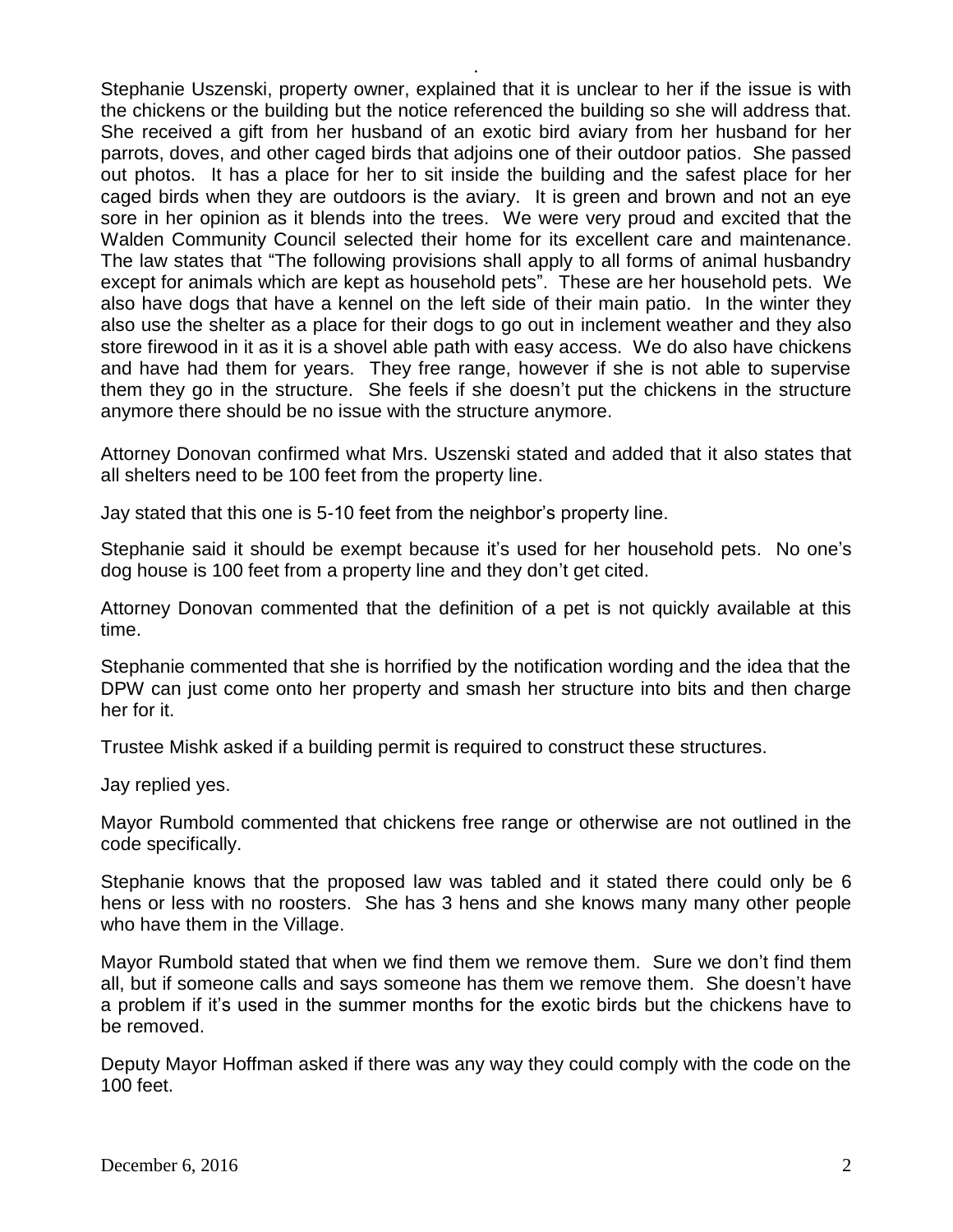Stephanie replied no, the property is too small to have the building 100 feet from the property lines, most Village of Walden properties are. The summons is for the structure not the chickens, so she's confused.

.

Attorney Donovan stated that the code provides that if the use is not permitted they are prohibited.

Manager Revella stated that if the building is a shelter for pets it is exempt as she keeps household pets in it during the summer.

Mayor Rumbold stated that she believes the chickens is what sets it in violation.

Stephanie asked if she doesn't put chickens in there, then they are ok.

Manager Revella replied yes, it seems that way.

Trustee Mishk asked about the building permit.

Mayor Rumbold replied she doesn't know as it's an aviary, would need to ask the building inspector.

Deputy Mayor Hoffman asked if it should be referred to the ZBA for interpretation

Attorney Donovan explained that any person always has that right to appeal to the ZBA for an interpretation and in the meantime the Village cannot do anything relative to the violation. He added that the definition of a pet may be in the NYS building code.

Drew Uszenski stated that to the best of his knowledge a building permit is based on a dollar value and he only spend \$180 for the entire thing. The chickens will leave and then there is no problem with the structure.

Attorney Donovan clarified that the issue about the property line and building permit is up to the interpretation of Dean as the Building Inspector. If there is a problem with his interpretation then you could appeal his determination to the ZBA as they are the only Board that has the authority to render an interpretation.

# **Village Manager's Report**

- Harvest Fest Committee has been meeting about the location change and being held a week earlier than usual. He will give more details as it develops.
- We successfully sold the old vehicle lift, we had 2, and it sold for more than we thought which is good.
- We received a grant from the Youth Bureau for \$17,062 total for the Summer Youth Employment Program, Summer Youth Leadership Academy, Teen Center, & DARE program.
- Had a meeting to discuss the escrows with the Building Inspector and Village Treasurer.
- Went to Healey Brothers with Chief, Working Leader, and Recreation Coordinator about warrantees and issues with the vehicles and their engines. We now have a better idea of the suggested factory maintenance schedule and they gave us paperwork to help us comply with that.
- With regards to speed limits near the parks, we are waiting for Larkin's office to help us find a way to allow Village's to be able to change speed regulations around parks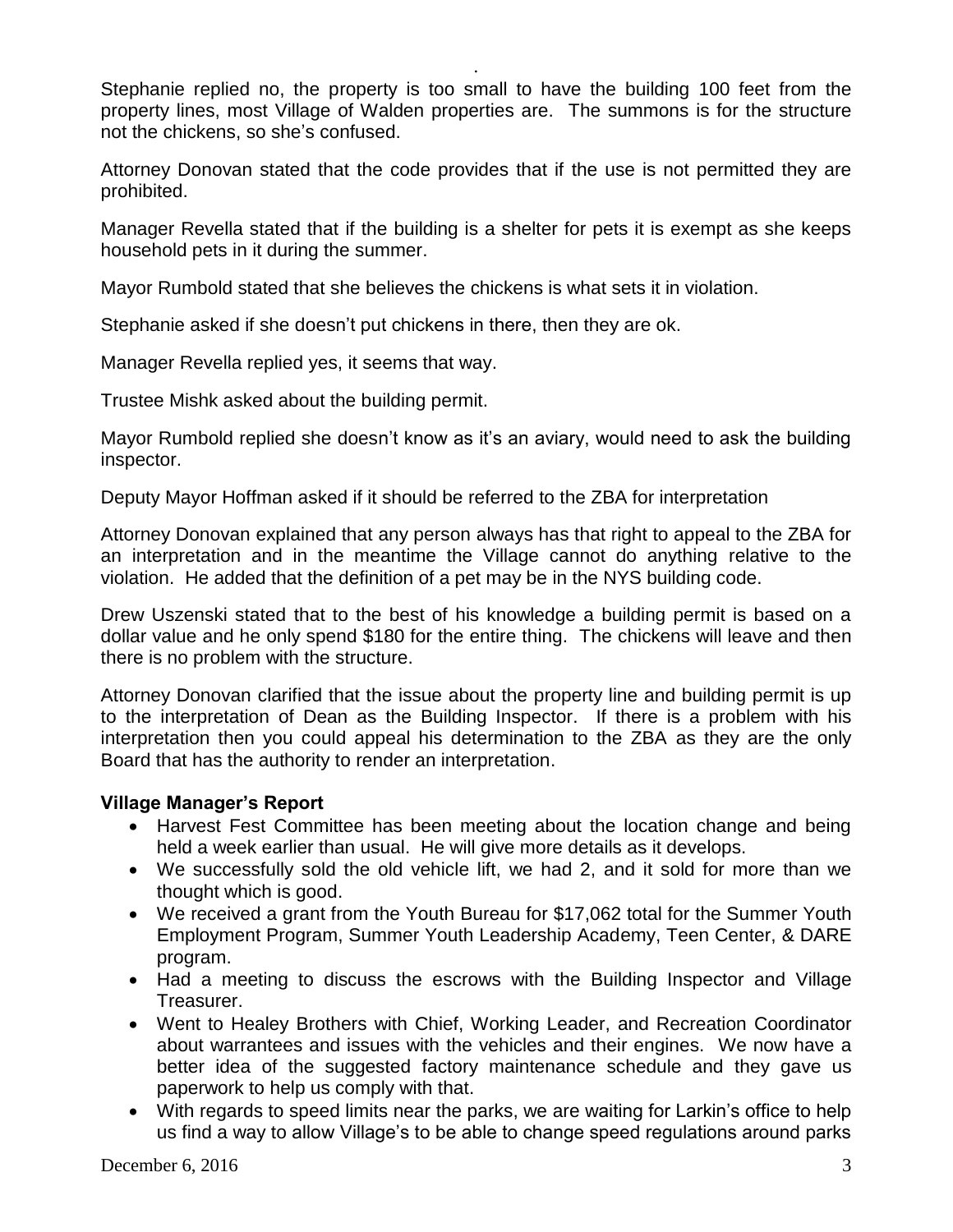which is currently a NYS DOT purview. We are looking for him to help us get around that.

• Footings and drains are in at the new DPW facility. Erecting of the structure will begin tomorrow and the main structure should be up within 5-6 days and then the inside work begins.

.

- Been working on a legal matter with our insurance company for Isnady and affidavits and filing in opposition to that motion.
- Received our water supply inspection report. Still showing water loss and don't have much in the way of a resolution of that. Not sure if the software can show where the loss is, but we are working on that. Everything else was great and no other issues.
- Did find a few properties with no meter which is being monitored. 98-100 Gladstone Avenue were contacted and they said they would cooperate. Has not ever had a meter, have been billed with an estimated usage. The recent sale of the building brought it to our attention.
- Arbitration with PBA disciplinary matter and agreements which will settle without going to a full hearing.

Mayor Rumbold asked if 73-77 Main Street is back in order.

Manager Revella replied no, it has not been cleared through DEC yet. Tank has not been removed. DEC has been in contact with owner who said she would comply and she is looking for estimates for removal now.

Deputy Mayor Hoffman asked if the snow storm costs we would continue to keep track of costs per storm.

Manager Revella replied yes.

# **Approval of November 15, 2016 Minutes**

Trustee Ramos made a motion to approve the November 15, 2016 Minutes. Seconded by Trustee Adams. All ayes. Motion carried.

# **Trustee's Committee Reports**

# **Town of Montgomery & Library Board liaison – Trustee Leonard**

Trustee Leonard reported that he attended the Orange County Planning meeting at Mount St. Mary's to review the County Comprehensive Plan. It was well attended. Hot issues were economic development and the extension of the heritage trail. Public input can be given by calling OC Planning. Library has many programs going on this month and he passed out their calendar of events. He attended the OC Association of Towns, Villages, and Cities meeting where they talked about CHIPS funding given by Larry Marshall.

# **Recreation & Parks Department and Valley Central School Board Liaison – Trustee Ramos**

Trustee Ramos reported that Valley Central completed 3 day sessions for their strategic 5 year plan. It's an energetic program and feels they are looking to further the district into the 21st century. Great work by Superintendent Xanthis on this. The plan will be distributed to schools in January. Christmas in the Square was wonderful thanks to Parks and Rec and DPW.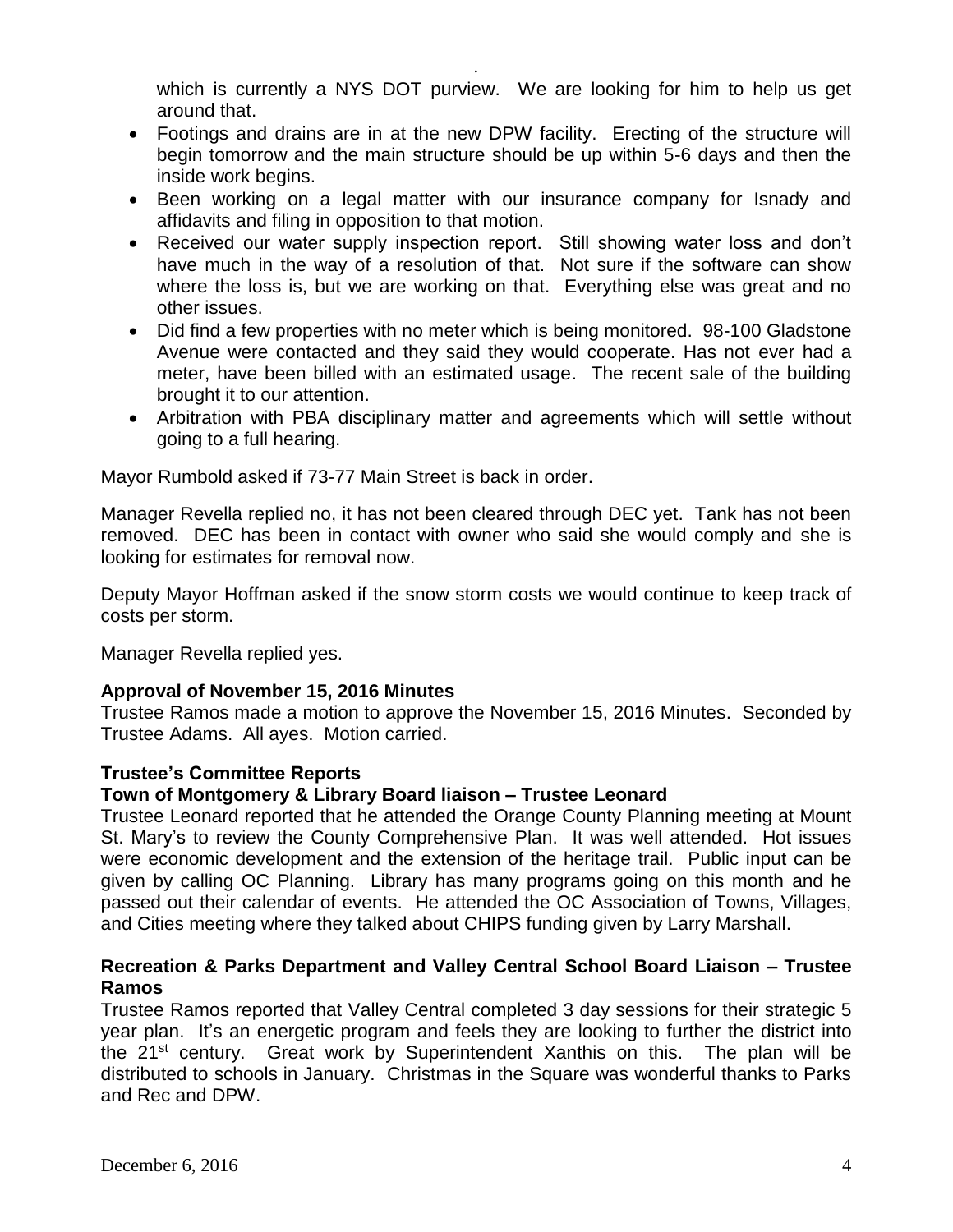# **Planning and Zoning Boards as well as the Building Department Liaison – Deputy Mayor Hoffman**

.

Deputy Mayor Hoffman reported that he met with Dean today and he was away on vacation last week. Talked about the Planning Board meeting and the fact that Overlook at Kidd Farm has gotten a 1 year extension until December 31, 2017.

### **DPW Liaison– Trustee Sebring**

Trustee Sebring reported that the tree lighting was great. Kudos to DPW and Parks and Rec for doing that work. Sweeping is done in the Village for this year. Completed backfill of new building and steel structure will be started this week. Salted twice and plowed once so far this year.

### **Village Offices Liaison – Trustee Adams**

Trustee Adams reported that problems for the software for water meter readings and billing is rather difficult to work through. The AUD is still being worked on. She and Kelly both attended a webinar about Effective Fund Balance Policy. She feels it is a way to put something in writing between affordable taxes, maintaining a safety net, and justifying what fund balance you choose to keep. Shows we have a policy and a plan in place to make it more palatable to the Comptroller's office. She would like to pursue this with the Manager and the Treasurer after the AUD is finished. She feels it's a way to control the fund balance as we always talk about not wanting to increase taxes.

Mayor Rumbold asked if they take the policy into consideration when giving the grade for fiscal stress.

Trustee Adams replied no, our level of comfort is up to us.

Mayor Rumbold doesn't feel we need to justify anything to NYS as they don't hold themselves to their own rules or standards. As long as we feel we are being fiscally prudent why do we need to justify anything. She is not really a big fan of holding onto fund balance as its taking money out of the pockets of the tax payers. She finds it ironic that they are telling us what to do when they don't follow their own guidance. If we can do it and it is beneficial to the Village then let's do it, but if it's just to make someone in Albany happy, she says no.

Trustee Adams feels it would be good to give us guidance for us to set a reasonable fund balance as well as for the public, not just for the Comptroller. Feels it would be positive for the Village and another tool for us to use. They talked about doing this when Kelly came on board.

#### **Police Department and Justice Department Liaison – Trustee Mishk**

Trustee Mishk reported that he met with Chief today and he reported that DARE graduation is Thursday the  $8<sup>th</sup>$  at 1:30 pm at Walden Elementary School. Friday he has a meeting with the Chief's Association and the County Executive regarding law enforcement in the County. Vehicles are in good condition. He can share the cost of the tree lighting if anyone wants. He received correspondence about the COPS grant that we didn't get the funds this time around but we still have another opportunity. This year we have had 9,261 calls for service.

Mayor Rumbold read the community events into the minutes.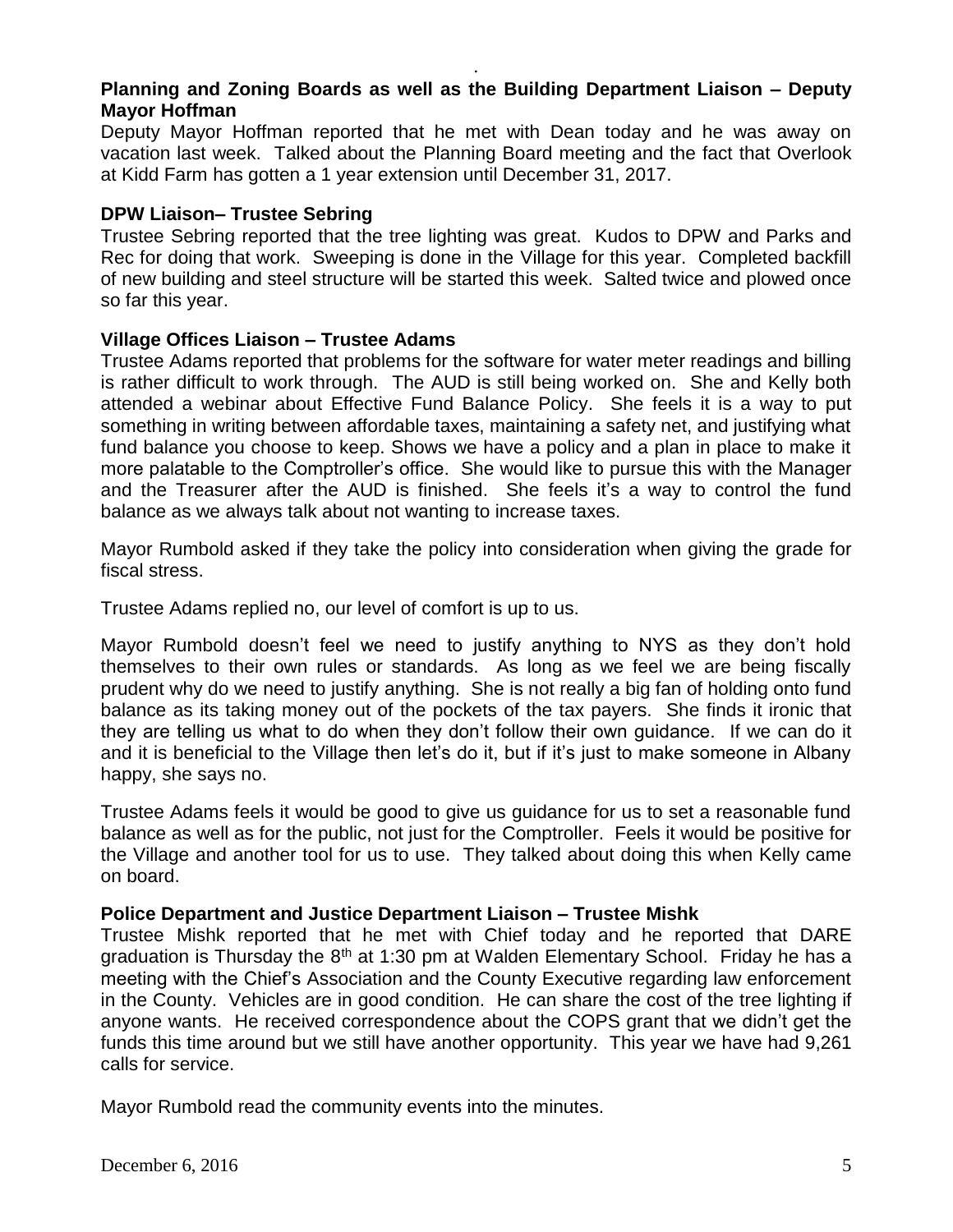# **Public Comment on Business of the Board**

Becky Pearson, 167 Walnut Street, asked about the eligibility section of the Commercial Loan documents, it doesn't say it is in a commercial zone.

.

Manager Revella clarified for this program they can do multifamily dwellings as well.

Becky added that she agrees with Brenda that any kind of policy is good as it helps future Boards as you all might not be around in a 5 or 10 years so it would be good for those that are to have something they can reference.

### **Action Items**

#### **Hearing Request – 20 Lafayette Street**

Jay Buchalski, Code Enforcement Officer, explained there was a refrigerator which has been removed and taken care of however there is scattered debris all over the back of the property. He has not heard from the property owner to date.

Trustee Ramos made a motion to set a hearing for 20 Lafayette Street for Tuesday, January 3, 2017 at 6:30pm or as soon thereafter as the matter could be heard. Seconded by Trustee Sebring. All ayes. Motion carried.

#### **Resolution 21-16-17 – Accept Funding from the OC Youth Bureau**

Trustee Adams made a motion to approve Resolution 21-16-17 to Accept Funding from the OC Youth Bureau. Seconded by Trustee Ramos. All ayes. Motion carried.

#### **Resolution 22-16-17 – Designating Place and Time of Annual Election**

Trustee Mishk made a motion to approve Resolution 22-16-17 Designating the Place and Time of the Annual Election for Tuesday, March 21, 2017 from 8am to 9pm at the Walden Fire House located at 230 Old Orange Avenue Walden. Seconded by Trustee Adams. All ayes. Motion carried.

#### **Resolution 23-16-17 – Accepting Additional STOP DWI Funding**

Trustee Adams made a motion to approve Resolution 23-16-17 Accepting Additional STOP DWI Funding. Seconded by Trustee Mishk. All ayes. Motion carried.

#### **Commercial Loan Program**

Manager Revella explained he had received additional comments since this was revised from Trustee Adams.

Trustee Adams suggested the following edits:

With multi-family dwellings added to the Summary Page…

Under Eligibility – last paragraph needs rewording to include all multi-family throughout the Village, not just in the "commercial zone" and those properties that will remain residential, not "partially converted to commercial use".

Under Eligible Work – add a section with wording similar to A. Business Expansion that refers to multi-family improvements.

General Policies: 3rd paragraph, third line: "…first loan 'has' been…" currently "as"

Page 1 of Application: II. Information (typo)

Page 3 of Application: second question Assets (typo)

Attorney Donovan stated we can make these changes and redistribute for the next meeting or you can approve with the stated edits, up to the Board.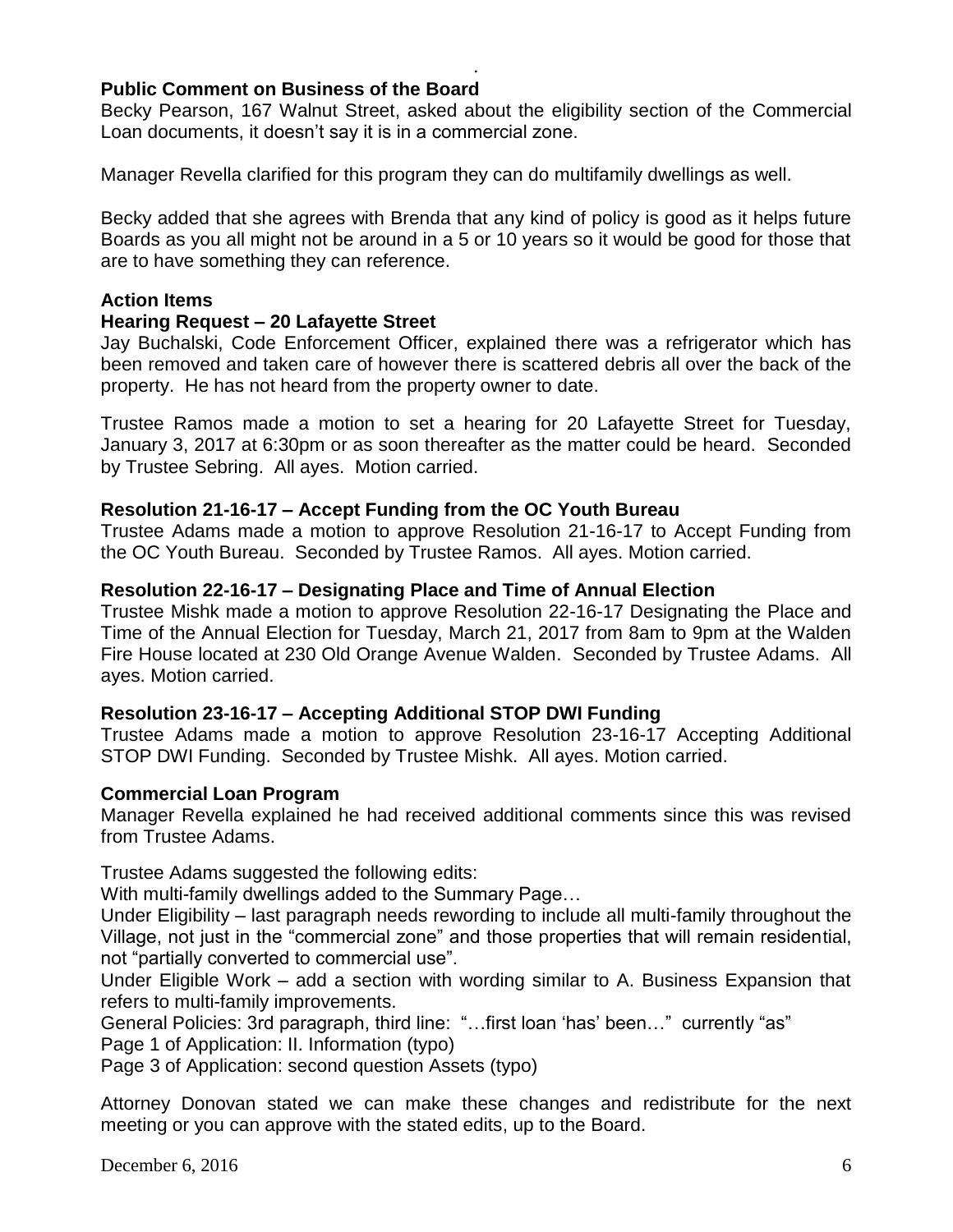Trustee Mishk made a motion to approve the Commercial Loan Program documents with the stated edits. Seconded by Trustee Leonard. All ayes. Motion Carried.

.

### **Bond Resolution – Water Meters**

Manager Revella explained this bond is so we can purchase the next installment of water meters for our water meter replacement project.

Trustee Sebring made a motion to approve the Bond Resolution for Water Meters in the amount of \$215,000. Seconded by Trustee Ramos. All ayes. Motion carried.

### **Public Comment**

Becky McNally, 52 Oakland Avenue, explained that Wooster Grove has a planter at the entrance and she was cleaning it up and putting holiday decorations in it and a piece of the sign fell down (she showed the piece that fell). The sign is in desperate need of repair or replacing. We recently had a nice dance there but you couldn't tell there was anything going on as there are no lights. The sign boards were put up and they kept getting blown over so no one knows what is going on. If we had a permanent sign there with lighting it would announce things going on there. Without it we are not making full use of the park. She asked about the crosswalks on Main Street getting repainted.

Manager Revella stated we contacted Mr. Pullar about the crosswalks, should be done shortly weather permitting.

Anita Vandermark, 76 Highland Avenue, agreed about the crosswalks. Walden Community Council meeting tomorrow night at the Walden House. Operation Dalmatian sign-ups are at the Police Department and Good Samaritan. Wrapping is the 15<sup>th</sup> at the firehouse at 6:30pm.

# **Payment of the Audited Bills**

Trustee Adams made a motion to pay the audited bills. Seconded by Trustee Ramos. All ayes. Motion carried.

#### **Correspondence**

Trustee Mishk received correspondence via email from a resident of Riverview Street complaining that the past tenants have been in and out of 14 Riverview Street. He explained that they were there cleaning out their belongings and that we can't dictate who the owner allows in there but that they can't reside in the residence.

Mayor Rumbold received a letter from Rev. Peggy Sullivan regarding the Community Thanksgiving Dinner that was held on November 20<sup>th</sup> at St. Andrew's Church and read the letter aloud. It was the best attended interfaith dinner event to date.

# **Miscellaneous Comments from the Board of Trustees**

Trustee Adams commented that she liked the sample clothing bin local law that was included in the packets and would like to see that come to fruition. She thanked everyone for their support the past few weeks, it has been very appreciated.

Mayor Rumbold commented that the tree lighting was wonderful. She has heard many comments and people love the lights on the lamp posts; kudos to all.